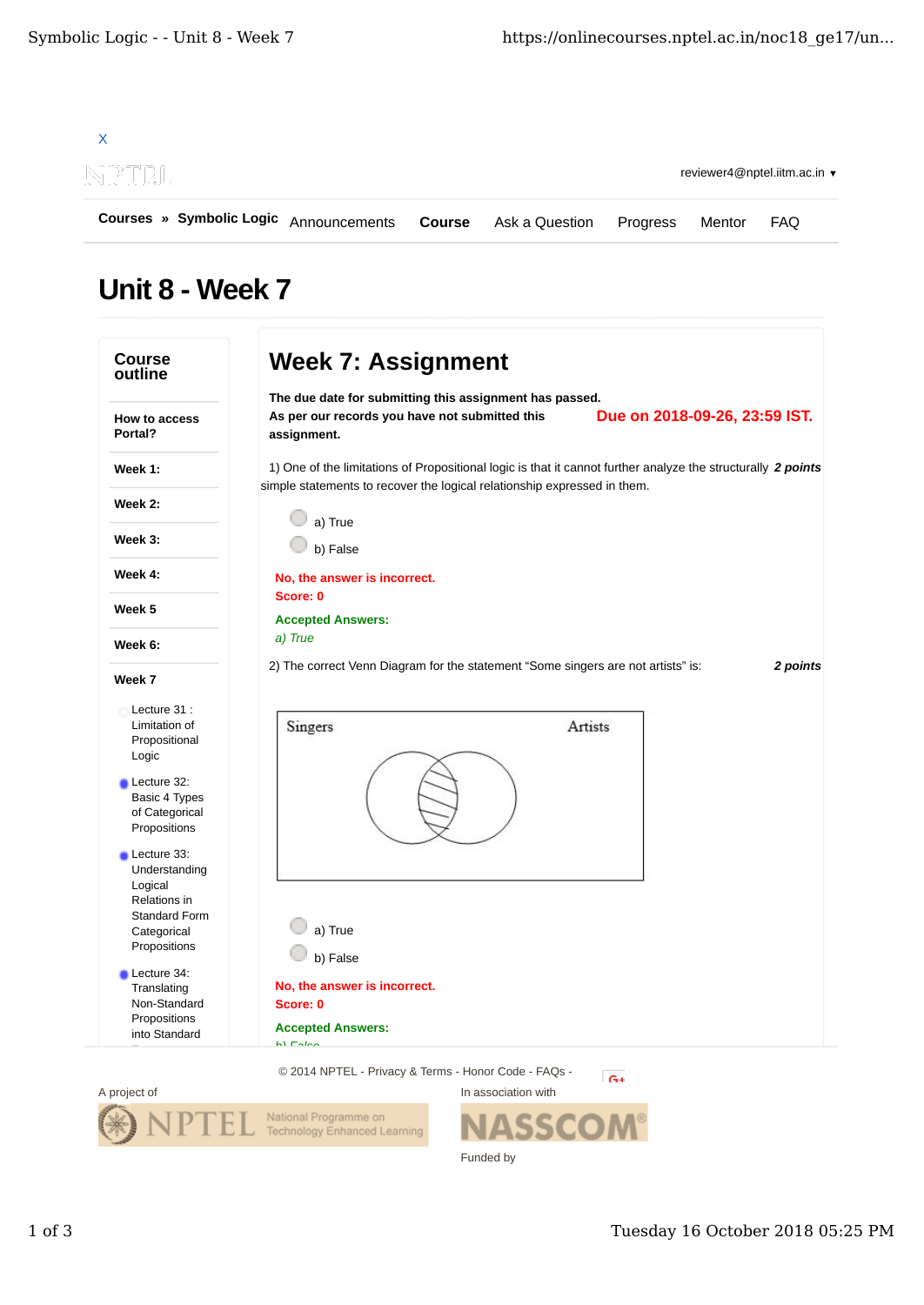## Symbolic Logic - - Unit 8 - Week 7